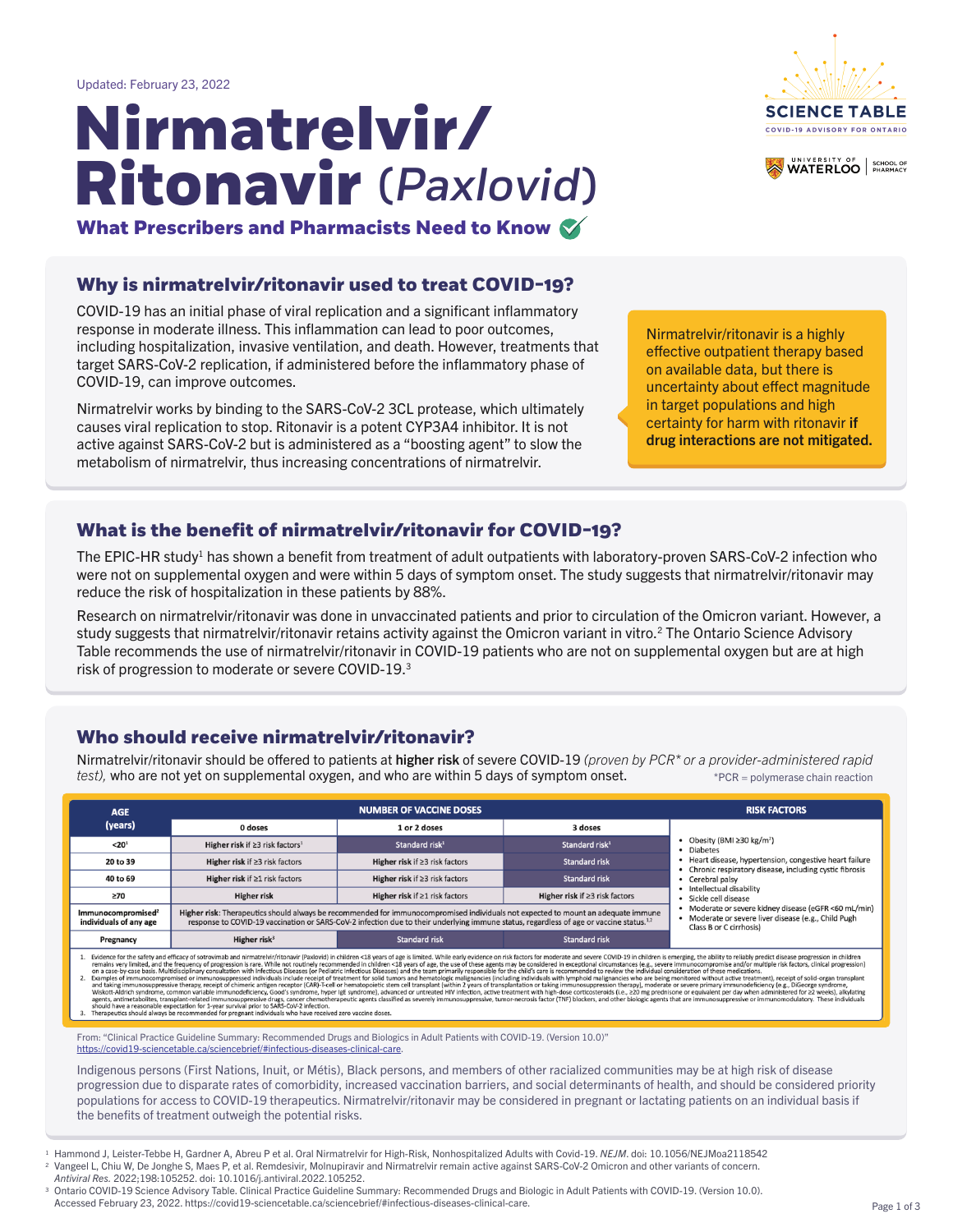#### **How do I dose nirmatrelvir/ritonavir for treatment of COVID-19?**

- **1** Paxlovid consists of 2 drugs packaged together:
	- Nirmatrelvir (pink) 150 mg tablet
	- $\circ$  Ritonavir (white) 100 mg tablet
- **2** Each carton contains 5 blister cards. One blister card is used each day. The full course of treatment is 5 days.
- **3** Take 2 pink tablets of nirmatrelvir and 1 white tablet of ritonavir (3 tablets total) together at the same time, once in the morning and once in the evening for 5 days (i.e., 6 tablets per day).
	- Nirmatrelvir/ritonavir may be taken with or without food.

#### **What drug interactions should I consider before prescribing nirmatrelvir/ritonavir?**

# **What if my patient is taking a drug that interacts with nirmatrelvir/**

eGFR<sup>†</sup> 30 to 59 mL/min: The dose is 1 each of nirmatrelvir 150 mg and ritonavir 100 mg, with both tablets taken together orally BID x 5 days.

#### <u>eGFR<sup>†</sup><30 mL/min:</u>

- $\triangle$  If the patient is taking or has taken a CYP3A4 enzyme inducer in the last 14 days (e.g., certain anticonvulsants, antineoplastics, a rifamycin, St. John's wort): Do NOT prescribe nirmatrelvir/ ritonavir.
- few days to dissipate after completion of therapy.
- Ritonavir and nirmatrelvir are both CYP3A4 substrates.  $\bullet$
- Nirmatrelvir/ritonavir is contraindicated in patients  $\bullet$ taking drugs that are:
	- Highly metabolized by CYP3A4 where elevated concentrations can be life-threatening.
	- Potent CYP3A4 inducers which may reduce the effectiveness of nirmatrelvir/ritonavir and contribute to the development of drug resistance.
- **•** Ritonavir is a potent inhibitor of CYP3A4 isoenzyme **ritonavir?** and various drug transporters (e.g., P-glycoprotein).
	- Onset of ritonavir inhibition is rapid and takes a

[Nirmatrelvir/ritonavir has many](#page-2-0)  drug interactions. See page 3  $\longrightarrow$ 

- $\blacktriangle$  If the patient takes an interacting drug with a long plasma half-life and narrow therapeutic window (e.g., certain antiarrhythmics, antipsychotics, antineoplastics), the interacting drug will persist in the body after the last dose and may still interact with nirmatrelvir/ritonavir: Do NOT prescribe nirmatrelvir/ritonavir even if the interacting drug can be held.
- If the patient takes an interacting drug that can be held, hold the drug starting the first day of nirmatrelvir/ritonavir therapy, and resume 2 days after the last dose of nirmatrelvir/ritonavir treatment.
- A specialist prescriber or pharmacist may be able to help adjust the dose or dosing interval, replace the drug with an alternative agent, manage side effects, and guide therapeutic drug monitoring.

 $\mathsf{t}_\mathsf{e}$ GFR = estimated glomerular filtration rate

Common side effects of nirmatrelvir/ritonavir are generally mild and can include dysgeusia (taste disturbance), diarrhea, hypertension, myalgia, vomiting and headache.

Not many people have taken this drug, and it is still being studied - so it is possible that all the side effects are not yet known, or that rare, but serious side effects may happen.

Nirmatrelvir/ritonavir is not recommended.

Severe hepatic impairment (Child-Pugh Class C): Nirmatrelvir/ritonavir is not recommended.

#### **Special Dosing Considerations:**

Or visit: https://covid-vaccine.canada.ca/info/pdf/ paxlovid-pm-en.pdf

#### **What if my patient is taking therapy for human immunodeficiency virus (HIV)?**

Patients taking ritonavir or cobicistat for HIV therapy should continue their complete antiretroviral regimen at usual dosing while taking nirmatrelvir/ritonavir.

#### **What side effects should I be aware of?**

Alice Tseng, PharmD, FCSHP, AAHIVP; Claudia Bucci, BScPhm, PharmD, ACPR; Matthew Chow, BScPhm, PharmD, ACPR; Pierre Giguère, BPharm, MSc AAHIVP; Kelly Grindrod, PharmD; Bassem Hamandi, BScPhm, PhD; Heather Kertland, PharmD, FCSHP; Rosemary Killeen, BScPhm, PGCert, RPh; Todd Koch, BScPhm; Adam S. Komorowski, MD; Sharan Lail, BScPhm, PharmD, ACPR; Kori Leblanc, BScPhm, PharmD, ACPR; Andrew Morris, MD, FRCPC; Menaka Pai, MSc, MD, FRCPC; Christine Papoushek, PharmD; Linda Robinson, BSc.Phm, AAHIVP; Tessa Senneker, PharmD, ACPR; Deborah Yoong, BScPhm, ACPR, PharmD; Beth Leung, PharmD, MSCI, BCPS AQID. Design: Adrian Poon, BA.

#### **Click here for the [Paxlovid product](https://covid-vaccine.canada.ca/info/pdf/paxlovid-pm-en.pdf)  monograph**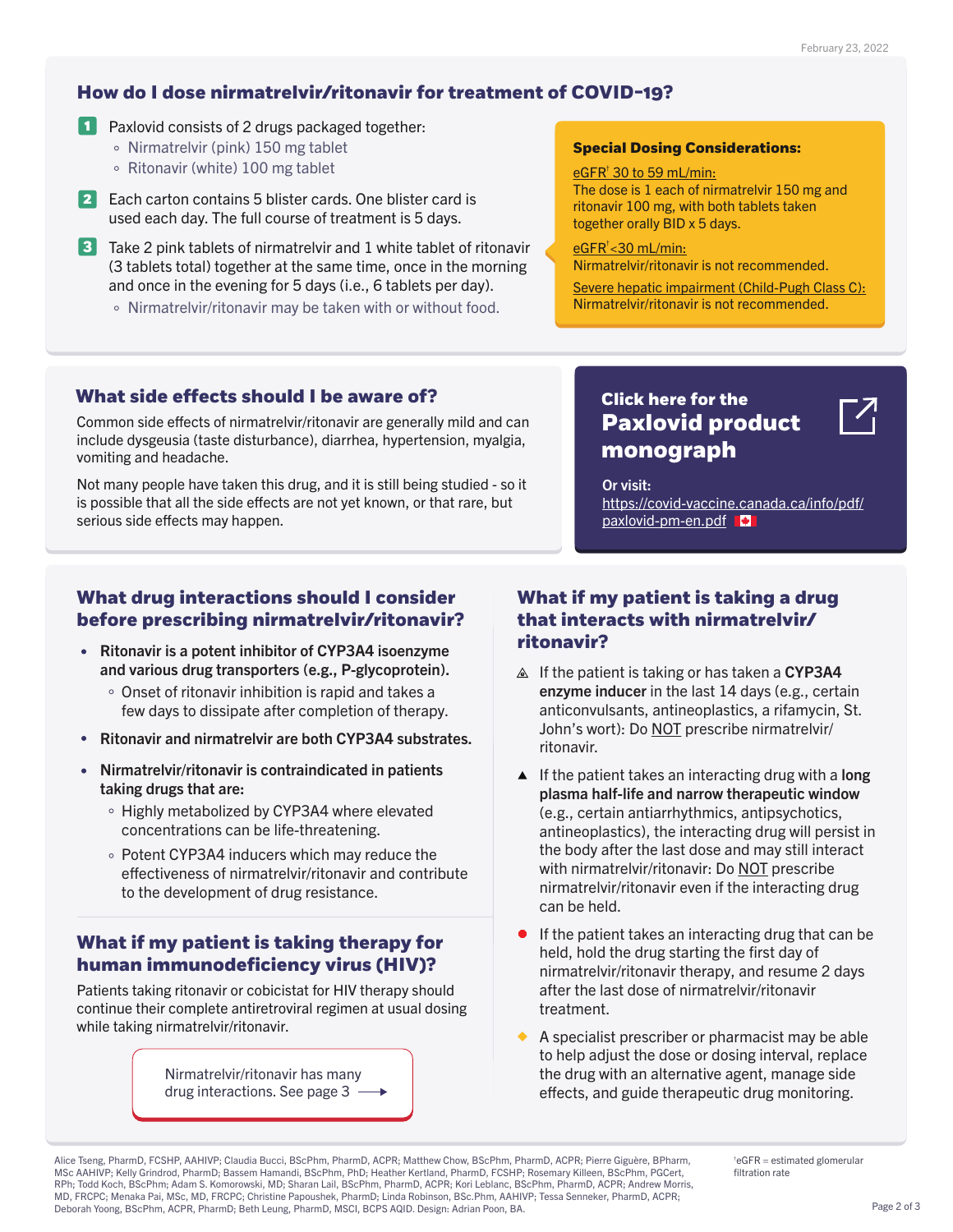This is not an exhaustive list. Consultation with a pharmacist who can obtain a complete medication, recreational, and natural health product history from the patient is recommended prior to prescribing nirmatrelvir/ritonavir.

### <span id="page-2-0"></span>**Nirmatrelvir/Ritonavir (***Paxlovid***) Drug Interactions:**

† ED = erectile dysfunction ‡ PAH = pulmonary arterial hypertension

- 
- $\vee$  Bupropion
- Buspirone (*Buspar*)
- Carbamazepine (*Tegretol*)
- Ceritinib (*Zykadia*)
- **Cisapride**
- Citalopram
- Clarithromycin
- $\triangleleft$  Clomipramine
- **Clonazepam**
- Clopidogrel (*Plavix*)
- **Clorazepate**
- Clozapine (*Clozaril*)
- Cobimetinib (*Cotellic*)
- Colchicine in renal/hepatic impairment
- Cyclosporine (*Neoral*)  $\blacklozenge$
- Dabigatran  $\blacklozenge$
- Dabrafenib (*Tafinlar*)
- Dasatinib (*Sprycel*)  $\blacklozenge$
- Dexamethasone, high dose  $\blacklozenge$
- Diazepam (*Valium*)
- Digoxin ◆
- Diltiazem (*Tiazac, Cardizem*)
- 
- Fentanyl (*Duragesic*)
- ▲ Flecainide
- $\blacktriangleright$  Fluoxetine
- Flurazepam
- $\blacktriangleright$  Fluvoxamine
- Fostamatinib (*Tavalisse*)
- $\blacktriangleright$  Fusidic acid, topical
- **Glecaprevir/Pibrentasvir** (*Maviret*)
- ◆ Hydrocodone
- Ibrutinib (*Imbruvica*)
- $\blacktriangleright$  Imipramine
- $\blacktriangleright$  Itraconazole
- $\blacktriangleright$  Ketoconazole
- ◆ Lamotrigine
- Lomitapide (*Juxtapid*)
- Lorlatinib (*Lorbrena*)
- Lovastatin  $\bullet$
- Lurasidone (*Latuda*)
- $\blacktriangleright$  Maprotiline
- $\blacktriangleright$  Maraviroc
- Meperidine (*Demerol*)
- $\blacktriangleright$  Methamphetamine
- 
- ▲ Pimozide
- ▲ Primidone
- ▲ Propafenone
- Quetiapine (*Seroquel*)
- ▲ Quinidine
- **Quinine**
- $\blacktriangleright$  Raltegravir
- Ranolazine (*Corzyna*)
- Rifabutin
- **△** Rifampin
- ▲ Rifapentine
- Risperidone (*Risperdal)*, oral
- ▲ Risperidone, long-acting injection (*Risperdal Consta*)
- Rivaroxaban (*Xarelto*)
- Rosuvastatin (*Crestor*)
- Salmeterol (*Serevent, Advair*)
- $\blacktriangleright$  Sertraline
- Sildenafil for ED† (*Viagra*)
- Sildenafil for PAH‡ (*Revatio*)
- 
- $\blacklozenge$  Tramadol
- Triazolam (*Halcion*)
- $\blacktriangleright$  Trimipramine
- Vardenafil (*Levitra*) for ED†
- Vardenafil (*Levitra*) for PAH‡
- Venetoclax (*Venclexta*)
- $\vee$  Venlafaxine
- Verapamil
- ◆ Vinblastine
- Vincristine
- ◆ Voriconazole
- Warfarin
- Ziprasidone (*Zeldox*)
- Zolpidem (*Sublinox, Ambien*)
- Zopiclone (*Imovane*)

This document is intended for use by experienced clinicians, including prescribers and pharmacists. The information is not intended to replace sound professional judgment in individual situations, and should be used in conjunction with other reliable sources of information. Clinicians should always consider the risk/benefit profile for their individual patient, discuss these risks with the patient or caregiver before initiating therapy, and closely monitor for treatment benefit and adverse effects.

| <b>Symbol</b>                       | <b>Severity</b>                                             | <b>Recommendation</b>                                               | <b>Rationale</b>                                                                                                                                                                                         |                                                                                         |  |
|-------------------------------------|-------------------------------------------------------------|---------------------------------------------------------------------|----------------------------------------------------------------------------------------------------------------------------------------------------------------------------------------------------------|-----------------------------------------------------------------------------------------|--|
|                                     | Contraindicated                                             | Use alternative COVID agent.                                        | Stopping the drug will not mitigate the interaction (e.g., prolonged half-life,                                                                                                                          |                                                                                         |  |
| $\backslash$ o $\backslash$         | <b>Contraindicated (use</b><br>within past 14 days)         | Do not use nirmatrelvir/ritonavir.                                  | narrow therapeutic index, prolonged enzyme-inducing effects which may<br>decrease effectiveness of nirmatrelyir/ritonavir). Do not coadminister due to<br>risk of serious toxicity.                      |                                                                                         |  |
|                                     | Do not coadminister                                         | Hold and restart 2 days after<br>completing nirmatrelvir/ritonavir. | of serious toxicity.                                                                                                                                                                                     | Significant $\uparrow$ in drug concentrations expected. Do not coadminister due to risk |  |
|                                     | Caution                                                     | Therapy modification required<br>(see Appendix).                    | Significant $\uparrow/\downarrow$ in drug concentrations expected, which may lead to serious<br>safely held or dose-adjusted and closely monitored (see Appendix). Expert<br>consultation may be useful. | toxicity or impaired efficacy. Only coadminister if the interacting drug can be         |  |
|                                     | Drug interaction not<br>likely to be clinically<br>relevant | Continue with standard dosing.                                      | anticipated (e.g., minimal impact on certain metabolic pathways, wide<br>therapeutic index, and short course of nirmatrelvir/ritonavir).                                                                 | Although mentioned in the monograph, clinically relevant interaction is not             |  |
|                                     | Abemaciclib (Verzenio)                                      | Divalproex                                                          | $\blacktriangleright$ Metoprolol                                                                                                                                                                         | • Silodosin ( <i>Rapaflo</i> )                                                          |  |
|                                     | • Alfuzosin ( <i>Xatral</i> )                               | Dofetilide                                                          | • Midazolam, oral                                                                                                                                                                                        | • Simvastatin                                                                           |  |
|                                     | Alprazolam ( <i>Xanax</i> )                                 | Dronabinol                                                          | △ Mitotane (Lysodren)                                                                                                                                                                                    | • Sirolimus ( <i>Rapamune</i> )                                                         |  |
| ▲ Amiodarone                        |                                                             | ▲ Dronedarone ( <i>Multaq</i> )                                     | $\blacklozenge$ Modafinil                                                                                                                                                                                | ▲ Sonidegib (Odomzo)                                                                    |  |
| $\blacktriangleright$ Amitriptyline |                                                             | Edoxaban ( <i>Lixiana</i> )                                         | • Neratinib (Nerlynx)                                                                                                                                                                                    | <b>△ St. John's wort (Hypericum</b>                                                     |  |
|                                     | Amlodipine ( <i>Norvasc</i> )                               | Elagolix ( <i>Orilissa</i> )                                        | $\blacklozenge$ Nifedipine                                                                                                                                                                               | <i>perforatum</i> )                                                                     |  |
|                                     | ▲ Apalutamide ( <i>Erleada</i> )                            | Encorafenib ( <i>Braftovi</i> )                                     | $\bullet$ Nilotinib ( <i>Tasigna</i> )                                                                                                                                                                   | • Tacrolimus ( <i>Prograf, Advagraf,</i>                                                |  |
|                                     | Apixaban ( <i>Eliquis</i> )                                 | △ Enzalutamide                                                      | • Nitrazepam ( <i>Mogadon</i> )                                                                                                                                                                          | Envarsus)                                                                               |  |
|                                     | Aripiprazole (Abilify), oral                                | $\bullet$ Ergot alkaloids (e.g.,                                    | $\blacktriangleright$ Nortriptyline                                                                                                                                                                      | ◆ Tadalafil for ED <sup>†</sup> ( <i>Cialis</i> )                                       |  |
|                                     | Atorvastatin (Lipitor)                                      | dihydroergotamine,                                                  | △ Oxcarbazepine                                                                                                                                                                                          | $\blacktriangle$ Tadalafil for PAH <sup><math>\ddagger</math></sup> (Adcirca)           |  |
| $\blacktriangleright$ Atovaquone    |                                                             | ergonovine)                                                         | • Oxycodone ( <i>Percocet</i> ,                                                                                                                                                                          | • Tamsulosin ( <i>Flomax</i> )                                                          |  |
|                                     | ▲ Bosentan ( <i>Tracleer</i> )                              | <b>△</b> Eslicarbazepine                                            | OxyNEO                                                                                                                                                                                                   | $\blacktriangle$ Tepotinib ( <i>Tepmetko</i> )                                          |  |
|                                     | • Bosutinib (Bosulif)                                       | Ethinyl estradiol                                                   | $\blacktriangleright$ Paroxetine                                                                                                                                                                         | $\blacktriangleright$ Theophylline                                                      |  |
|                                     | Brexpiprazole ( <i>Rexulti</i> )                            | Everolimus (Certican)                                               | <b>△</b> Phenobarbital                                                                                                                                                                                   | • Ticagrelor ( <i>Brilinta</i> )                                                        |  |
| $\blacktriangleright$ Budesonide    |                                                             | Felodipine                                                          | △ Phenytoin (Dilantin)                                                                                                                                                                                   | $\blacktriangleright$ Timolol                                                           |  |

#### **[COVID-19 Interaction](https://www.covid19-druginteractions.org/)  Checker Click here for the Liverpool**  $\Box$

**All Contracts** 

Or visit: https://www.covid19-druginteractions.org/.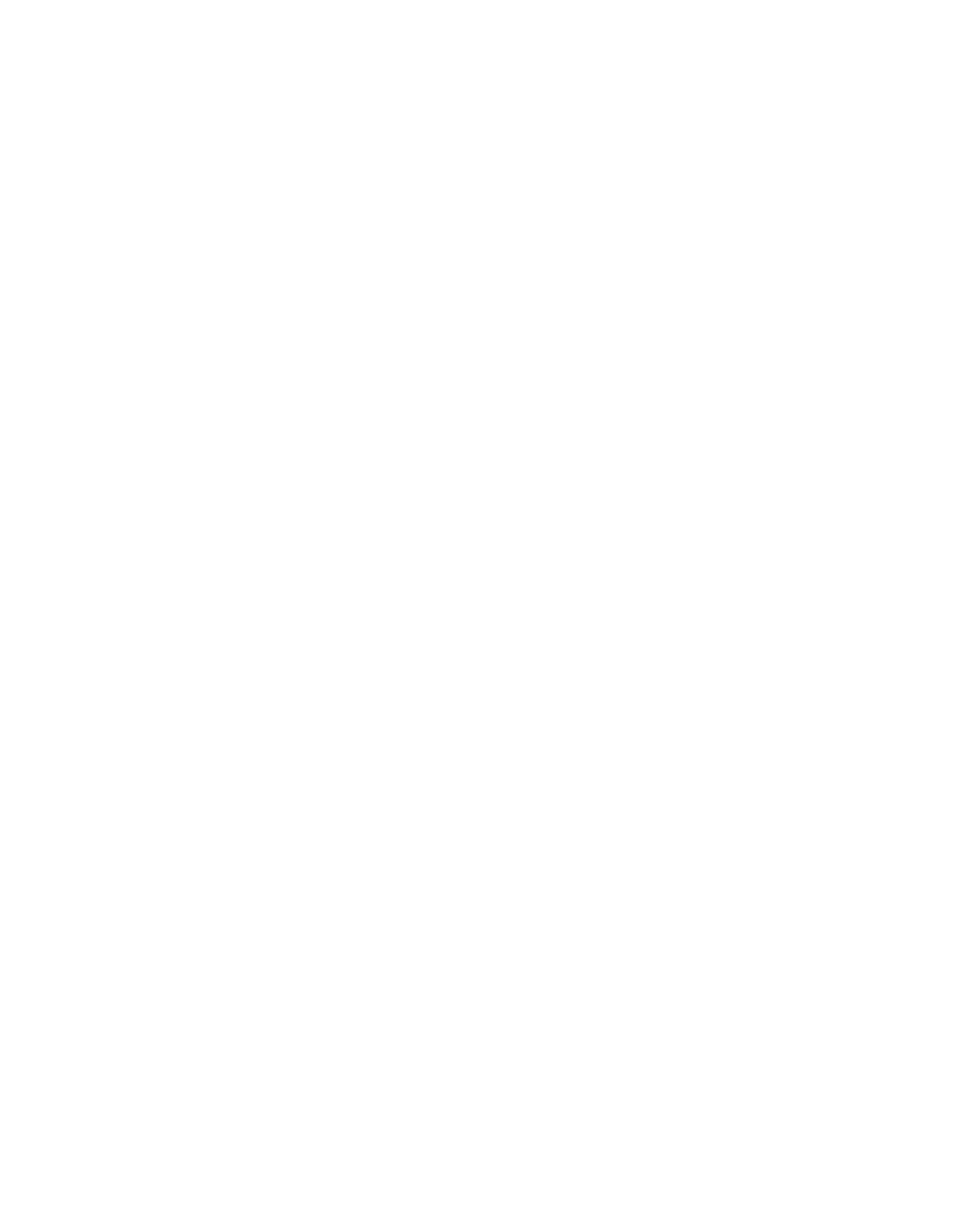# Appendix (Page 5)

|  | <b>Drug</b>                                                           | <b>Recommendation</b>                                                                                                                                                                                                                      | <b>Comments</b>                                                                                                                                                                                                                                                              |
|--|-----------------------------------------------------------------------|--------------------------------------------------------------------------------------------------------------------------------------------------------------------------------------------------------------------------------------------|------------------------------------------------------------------------------------------------------------------------------------------------------------------------------------------------------------------------------------------------------------------------------|
|  | Elagolix (Orilissa)                                                   | Potential for increased elagolix concentrations and possibly<br>decreased nirmatrelyir concentrations. Continue with usual<br>elagolix dose during nirmatrelvir/ritonavir therapy and monitor<br>for elagolix toxicity.                    | Potential for serious adverse effects, including<br>suicidal ideation and elevation of hepatic<br>transaminases.                                                                                                                                                             |
|  |                                                                       |                                                                                                                                                                                                                                            | Elagolix AUC increased over 2-fold when<br>coadministered with ketoconazole 400 mg daily.                                                                                                                                                                                    |
|  | Encorafenib<br>(Braftovi)                                             | Hold and restart 2 days after completing nirmatrely interional inter-<br>Alternatively, consider reducing encorafenib dose as follows                                                                                                      | Decisions to hold or dose-adjust encorafenib<br>should be made in conjunction with the                                                                                                                                                                                       |
|  |                                                                       | and monitoring for toxicity:<br>• If taking 450 mg per day: reduce to 150 mg daily.<br>• If taking 150 to 300 mg per day: reduce dose to<br>75 mg daily.                                                                                   | patient's oncologist.<br>Encorafenib AUC increased 3-fold when<br>coadministered with posaconazole.                                                                                                                                                                          |
|  |                                                                       | Resume usual encorafenib dose 2 days after completing<br>nirmatrelvir/ritonavir.                                                                                                                                                           |                                                                                                                                                                                                                                                                              |
|  | $\bullet$ Ergot alkaloids (e.g.,<br>dihydroergotamine,<br>ergonovine) | Hold and restart 2 days after completing nirmatrely intritionavir.                                                                                                                                                                         | Potential for serious and/or life threatening<br>adverse effects, including acute ergot toxicity.                                                                                                                                                                            |
|  | • Everolimus<br>(Certican)                                            | Hold everolimus and start nirmatrelvir/ritonavir 12 hours after<br>last everolimus dose.                                                                                                                                                   | Check everolimus concentrations 1 to 2 days<br>after last dose of nirmatrelvir/ritonavir.                                                                                                                                                                                    |
|  |                                                                       | Resuming transplant immunotherapy after the last dose of<br>nirmatrelvir/ritonavir should be guided by therapeutic drug<br>monitoring and in conjunction with the patient's transplant<br>provider.                                        | If therapeutic/sub-therapeutic: resume<br>everolimus at 25 to 50% baseline dose.<br>Repeat level every 2 to 4 days and adjust<br>dose accordingly.<br>If supratherapeutic: continue to hold<br>$\bullet$<br>everolimus; repeat level in 2 to 4 days to<br>assess resumption. |
|  | Felodipine                                                            | Reduce felodipine dose by 50% and restart usual dose 2 days<br>after completing nirmatrelvir/ritonavir. Monitor blood<br>pressure.                                                                                                         | Concentrations of calcium channel blockers<br>are expected to increase when coadministered<br>with nirmatrelvir/ritonavir.                                                                                                                                                   |
|  | Flurazepam                                                            | Hold and restart 2 days after completing nirmatrelvir/ritonavir.<br>If an anxiolytic is needed, use lorazepam, oxazepam, or<br>temazepam at usual doses.                                                                                   | Due to prolonged benzodiazepine half-life,<br>coadministration is not recommended.                                                                                                                                                                                           |
|  | <b>Fostamatinib</b><br>(Tavalisse)                                    | Monitor for toxicity including diarrhea, hypertension,<br>hepatotoxicity, and neutropenia. If significant toxicity occurs,<br>consider interruption of fostamatinib with reintroduction 2<br>days after completing nirmatrelvir/ritonavir. | Fostamatinib active metabolite AUC increased<br>$102\%$ when coadministered with<br>ketoconazole.                                                                                                                                                                            |
|  | Glecaprevir/<br>Pibrentasvir<br>( <i>Maviret</i> )                    | Hold and restart 2 days after completing nirmatrely intritionavir.                                                                                                                                                                         | Glecaprevir exposure is increased over 4-fold<br>with ritonavir and is associated with increased<br>risk of alanine aminotransferase (ALT)<br>elevation.                                                                                                                     |
|  |                                                                       |                                                                                                                                                                                                                                            | In patients who are planning to start Hepatitis<br>C (HCV) treatment, glecaprevir/pibrentasvir<br>treatment should be deferred.                                                                                                                                              |
|  | Hydrocodone                                                           | Reduce dose by about 50% or switch to equivalent dose of<br>hydromorphone:<br>• Multiply hydrocodone dose by 0.25 to get equivalent                                                                                                        | Hydrocodone is metabolized to active<br>metabolites: hydromorphone and<br>norhydrocodone.                                                                                                                                                                                    |
|  |                                                                       | hydromorphone dose.<br>• Consider further reducing hydromorphone dose by 25<br>to 50% to account for cross tolerance.                                                                                                                      | Hydrocodone AUC increased by 90% when<br>coadministered with ritonavir/ombitasvir/<br>paritaprevir combination.                                                                                                                                                              |
|  |                                                                       | Monitor for signs of opioid toxicity. Resume usual hydrocodone<br>dose 2 days after completing nirmatrelvir/ritonavir.                                                                                                                     |                                                                                                                                                                                                                                                                              |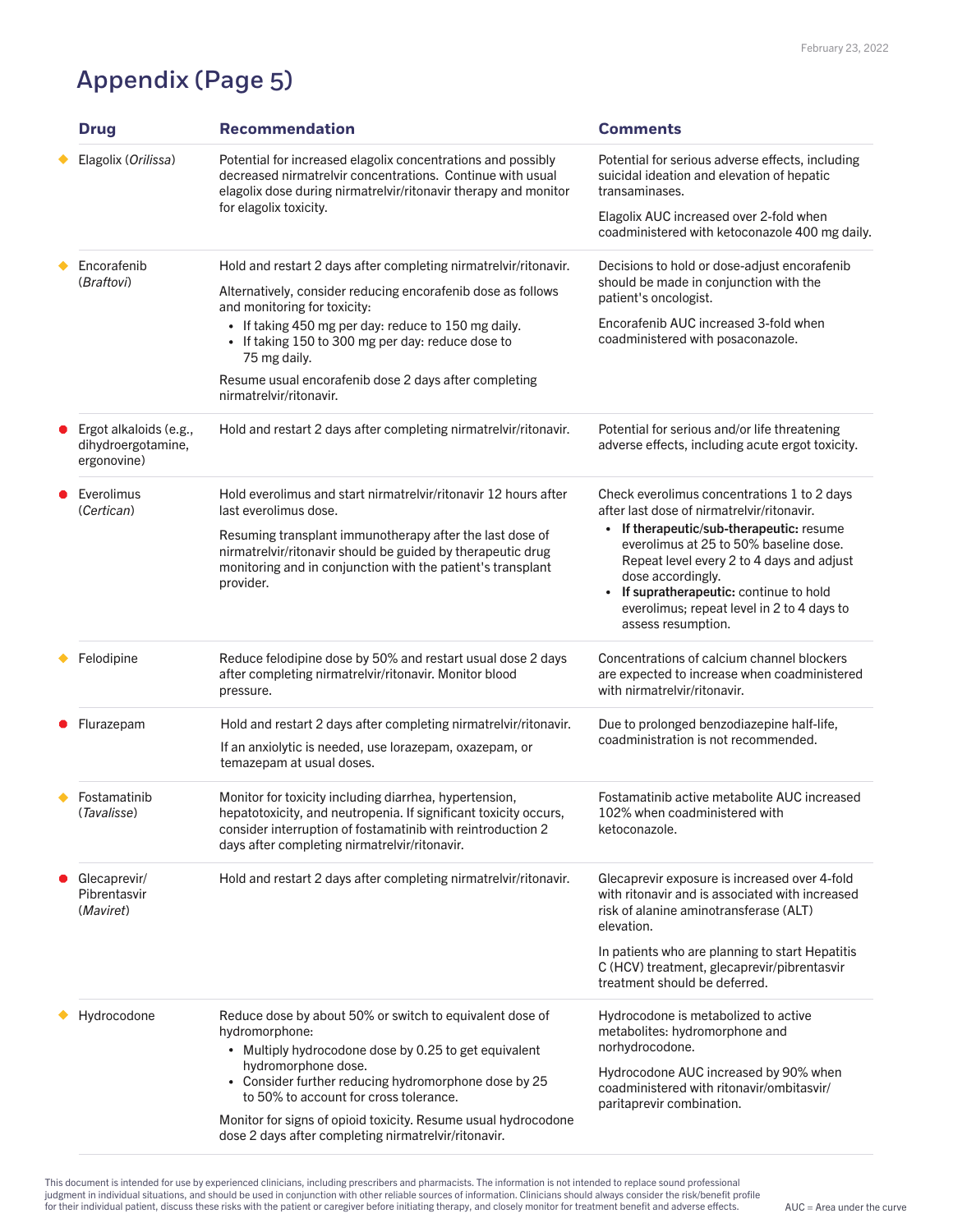## Appendix (Page 6)

|  | <b>Drug</b>                     | <b>Recommendation</b>                                                                                                                                                                                                                                                       | <b>Comments</b>                                                                                                                                                                                                                                                                                                                                                                                                                                                                                                          |
|--|---------------------------------|-----------------------------------------------------------------------------------------------------------------------------------------------------------------------------------------------------------------------------------------------------------------------------|--------------------------------------------------------------------------------------------------------------------------------------------------------------------------------------------------------------------------------------------------------------------------------------------------------------------------------------------------------------------------------------------------------------------------------------------------------------------------------------------------------------------------|
|  | <i>Ibrutinib</i><br>(Imbruvica) | Consider alternate COVID-19 therapy.<br>Alternatively, consider holding ibrutinib and starting<br>nirmatrelvir/ritonavir 12 hours after the last ibrutinib dose.<br>Restart ibrutinib 2 days after completing nirmatrelvir/ritonavir.                                       | Decisions to hold or dose-adjust ibrutinib<br>should be made in conjunction with the<br>patient's oncologist. It may be dangerous to<br>interrupt therapy in patients with high volume<br>chronic lymphocytic leukemia or mantle cell<br>lymphoma due to disease flare and/or<br>cytokine release.<br>Ibrutinib AUC increased 26-fold when                                                                                                                                                                               |
|  |                                 |                                                                                                                                                                                                                                                                             | coadministered with ketoconazole.                                                                                                                                                                                                                                                                                                                                                                                                                                                                                        |
|  | Lomitapide<br>(Juxtapid)        | Hold and restart 2 days after completing nirmatrelvir/ritonavir.                                                                                                                                                                                                            | Lomitapide AUC increased 27-fold when<br>coadministered with ketoconazole.                                                                                                                                                                                                                                                                                                                                                                                                                                               |
|  | _ovastatin                      | Hold and restart 2 days after completing nirmatrelvir/ritonavir.                                                                                                                                                                                                            | Elevated liver function tests, myalgias have<br>been reported with coadministration of<br>lovastatin and ritonavir.                                                                                                                                                                                                                                                                                                                                                                                                      |
|  | Meperidine<br>(Demerol)         | Do not coadminister. Switch meperidine to an equivalent dose<br>of hydromorphone:<br>Multiply meperidine dose by 0.02 to get equivalent<br>hydromorphone dose.<br>Consider further reducing hydromorphone dose by<br>$\bullet$<br>25 to 50% to account for cross tolerance. | Normeperidine AUC increased 50% when<br>coadministered with ritonavir.                                                                                                                                                                                                                                                                                                                                                                                                                                                   |
|  |                                 |                                                                                                                                                                                                                                                                             | Higher levels of normeperidine can cause<br>central nervous system excitation and seizures.                                                                                                                                                                                                                                                                                                                                                                                                                              |
|  |                                 | Monitor for signs of opioid toxicity. Resume usual meperidine<br>dose 2 days after completing nirmatrelvir/ritonavir.                                                                                                                                                       |                                                                                                                                                                                                                                                                                                                                                                                                                                                                                                                          |
|  | Midazolam, oral                 | Hold and restart 2 days after completing nirmatrelvir/ritonavir.                                                                                                                                                                                                            | Coadministration may result in large increases in<br>oral midazolam concentrations with the<br>potential for serious events such as prolonged or<br>increased sedation or respiratory depression.                                                                                                                                                                                                                                                                                                                        |
|  | Modafinil                       | No dose adjustment required. Monitor for anxiety and<br>agitation.                                                                                                                                                                                                          | Coadministration could potentially increase<br>modafinil exposure due to CYP3A4 inhibition.<br>Modafinil is a moderate inducer of CYP3A4, but<br>a clinically significant effect on nirmetrelvir/<br>ritonavir exposure is unlikely.                                                                                                                                                                                                                                                                                     |
|  | <b>Neratinib</b><br>(Nerlynx)   | Hold and start nirmatrelyir/ritonavir 24 hours after the last<br>neratinib dose. Restart neratinib 2 days after completing<br>nirmatrelvir/ritonavir.                                                                                                                       | Decisions to hold or dose-adjust should be made<br>in conjunction with the patient's oncologist.                                                                                                                                                                                                                                                                                                                                                                                                                         |
|  |                                 |                                                                                                                                                                                                                                                                             | Neratinib AUC increased almost 5-fold when<br>coadministered with ketoconazole.                                                                                                                                                                                                                                                                                                                                                                                                                                          |
|  | <b>Nifedipine</b>               | Reduce nifedipine dose by 50% and restart usual dose 2 days<br>after completing nirmatrelvir/ritonavir. Monitor blood pressure.                                                                                                                                             | Concentrations of calcium channel blockers are<br>expected to increase when coadministered with<br>nirmatrelvir/ritonavir.                                                                                                                                                                                                                                                                                                                                                                                               |
|  | Nilotinib ( <i>Tasigna</i> )    | Chronic phase chronic myelogenous leukemia (CML):<br>Hold nilotinib if possible, restart 2 days after completing<br>nirmatrelvir/ritonavir. Alternatively, consider dose reduction to                                                                                       | Decisions to hold or dose-adjust nilotinib should<br>be made in conjunction with the patient's<br>oncologist.                                                                                                                                                                                                                                                                                                                                                                                                            |
|  |                                 | 400 mg PO daily and monitor for toxicity.<br><b>Accelerated or blast phase CML:</b><br>Do not coadminister. Consider an alternate COVID-19 therapy.                                                                                                                         | Canadian monograph recommends holding if<br>using CYP3A4 inhibitors, or monitoring for QTc if<br>treatment interruption is not possible. A 50%<br>dose reduction is recommended based on<br>expected effect on nilotinib exposures.<br>Deeken JF, Pantanowitz I, Dezube BJ. Targeted therapies to<br>treat non-AIDS-defining cancers in patients with HIV on HAART<br>therapy: treatment considerations. Curr Opin Oncol 2009;<br>21(5): 445-54. doi: 10.1097/CC.0b013e32832f3e04<br>Nilotinib AUC increased 3-fold when |
|  |                                 |                                                                                                                                                                                                                                                                             | coadministered with ketoconazole.                                                                                                                                                                                                                                                                                                                                                                                                                                                                                        |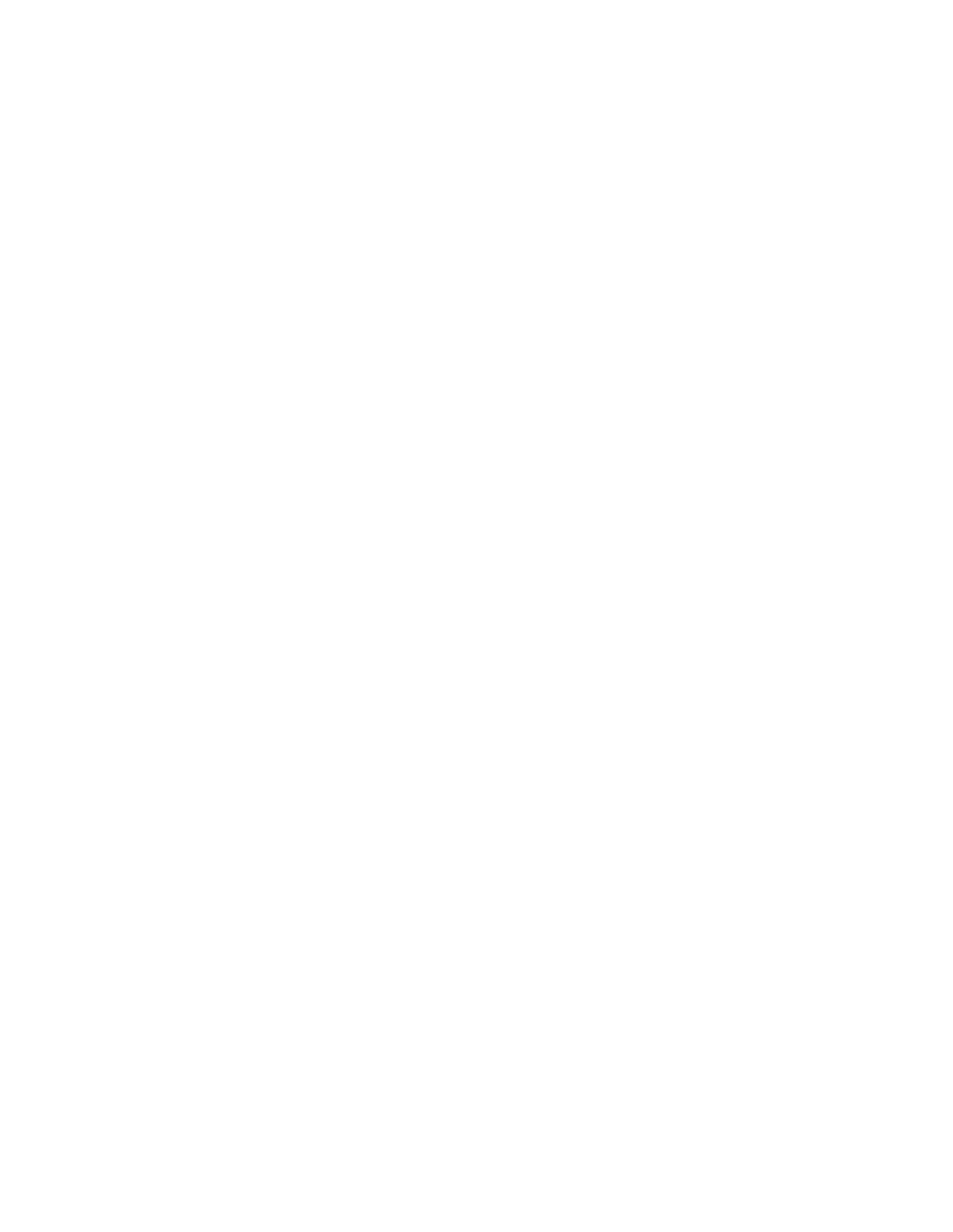# Appendix (Page 8)

 $AUC = Area$  under the curve TIA = Transient ischemic attack

|  | <b>Drug</b>                                           | <b>Recommendation</b>                                                                                                                                                                                                                                                                                                                                                                | <b>Comments</b>                                                                                                                                                                                                                                             |
|--|-------------------------------------------------------|--------------------------------------------------------------------------------------------------------------------------------------------------------------------------------------------------------------------------------------------------------------------------------------------------------------------------------------------------------------------------------------|-------------------------------------------------------------------------------------------------------------------------------------------------------------------------------------------------------------------------------------------------------------|
|  | Salmeterol<br>(Serevent, Advair)                      | Hold and restart 2 days after completing nirmatrelvir/ritonavir.                                                                                                                                                                                                                                                                                                                     | Potential for serious and/or life-threatening<br>adverse effects, including cardiac arrhythmias<br>(prolonged QTc).                                                                                                                                         |
|  | Sildenafil for<br>erectile dysfunction<br>(Viagra)    | Hold and restart 2 days after completing nirmatrelvir/ritonavir.                                                                                                                                                                                                                                                                                                                     | Sildenafil AUC increased 2 to 11-fold when                                                                                                                                                                                                                  |
|  |                                                       | Alternatively, reduce dose to 25 mg once every 48 hours.<br>Resume usual dose 2 days after completing nirmatrelvir/ritonavir.                                                                                                                                                                                                                                                        | coadministered with protease inhibitors.                                                                                                                                                                                                                    |
|  | Silodosin (Rapaflo)                                   | Hold and restart 2 days after completing nirmatrelvir/ritonavir.                                                                                                                                                                                                                                                                                                                     | Silodosin AUC increased over 3-fold when<br>coadministered with ketoconazole.                                                                                                                                                                               |
|  | Simvastatin                                           | Hold and restart 2 days after completing nirmatrelvir/ritonavir.                                                                                                                                                                                                                                                                                                                     | Severe toxicity including rhabdomyolysis and<br>elevated liver function tests have been<br>reported with coadministration of simvastatin<br>and ritonavir.                                                                                                  |
|  | <b>Sirolimus</b><br>(Rapamune)                        | Hold sirolimus and start nirmatrelvir/ritonavir 24 to 48<br>hours after the last sirolimus dose.                                                                                                                                                                                                                                                                                     | Check sirolimus concentration 1 to 2 days<br>after last dose of nirmatrelvir/ritonavir.                                                                                                                                                                     |
|  |                                                       | Resuming transplant immunotherapy after the last dose of<br>nirmatrelvir/ritonavir should be done in conjunction with<br>the patient's transplant provider. Use therapeutic drug<br>monitoring to guide sirolimus dose re-adjustment after<br>completion of nirmatrelvir/ritonavir.                                                                                                  | • If therapeutic/subtherapeutic: resume<br>sirolimus at 50% of baseline dose. Repeat<br>level every 7 days and dose-adjust<br>accordingly.<br>• If supratherapeutic: continue to hold<br>sirolimus and repeat level in 5 to 7 days to<br>assess resumption. |
|  | <b>Tacrolimus</b><br>(Prograf, Advagraf,<br>Envarsus) | Immediate release ( <i>Prograf</i> , generics): hold tacrolimus and start<br>nirmatrelvir/ritonavir 12 hours after the last tacrolimus dose.                                                                                                                                                                                                                                         | For all forms of tacrolimus: check tacrolimus<br>concentrations 1 to 2 days after the last dose                                                                                                                                                             |
|  |                                                       | Extended (Advagraf) or prolonged ( <i>Envarsus</i> ) release: hold the<br>long acting tacrolimus and start nirmatrelvir/ritonavir 24 hours<br>after the last tacrolimus dose.                                                                                                                                                                                                        | of nirmatrelvir/ritonavir.<br>• If therapeutic/subtherapeutic: resume<br>tacrolimus at 25 to 75% of baseline dose;<br>repeat level every 2 to 4 days and adjust                                                                                             |
|  |                                                       | Resuming transplant immunotherapy after the last dose of<br>nirmatrelvir/ritonavir should be guided by therapeutic drug<br>monitoring and in conjunction with the patient's transplant<br>provider.                                                                                                                                                                                  | dose accordingly.<br>• If supratherapeutic: continue to hold<br>tacrolimus; repeat level in 2 to 4 days to<br>assess resumption.                                                                                                                            |
|  | <b>Tadalafil for</b>                                  | Hold and restart 2 days after completing nirmatrelvir/ritonavir.                                                                                                                                                                                                                                                                                                                     | Tadalafil AUC increased 124% when                                                                                                                                                                                                                           |
|  | erectile dysfunction<br>(Cialis)                      | Alternatively, reduce the dose to 10 mg once every 72 hours.<br>Resume usual dose 2 days after completing<br>nirmatrelvir/ritonavir.                                                                                                                                                                                                                                                 | coadministered with ritonavir 200 mg twice<br>daily.                                                                                                                                                                                                        |
|  | Tamsulosin<br>(Flomax)                                | Hold and restart 2 days after completing nirmatrelvir/ritonavir.                                                                                                                                                                                                                                                                                                                     | Tamsulosin AUC increased almost 3-fold when<br>coadministered with ketoconazole.                                                                                                                                                                            |
|  | Ticagrelor<br>(Brilinta)                              | Acute coronary syndrome (ACS)/percutaneous coronary<br>intervention (PCI):                                                                                                                                                                                                                                                                                                           | Ticagrelor AUC increased 36% when<br>coadministered with a single dose of ritonavir                                                                                                                                                                         |
|  |                                                       | • If $<$ 1 month since ACS: Suggest alternative COVID-19<br>agent.                                                                                                                                                                                                                                                                                                                   | 100 mg.                                                                                                                                                                                                                                                     |
|  |                                                       | • If $<$ 3 months since ACS or $<$ 1 month since PCI (no ACS):<br>Switch to prasugrel (if age <75, weight >60 kg, and no<br>history of stroke/TIA) during nirmatrelvir/ritonavir therapy.                                                                                                                                                                                            |                                                                                                                                                                                                                                                             |
|  |                                                       | If $>3$ months since ACS or $>1$ month since PCI (no ACS):<br>Consider temporarily holding ticagrelor (i.e., no switching)<br>during nirmatrelvir/ritonavir therapy and resuming after. If<br>not taking acetylsalicylic acid (ASA), consider switching to<br>prasugrel (if age <70, weight >60 kg, and no history of<br>stroke/TIA) or half-dose of ticagrelor (45 mg twice daily). |                                                                                                                                                                                                                                                             |